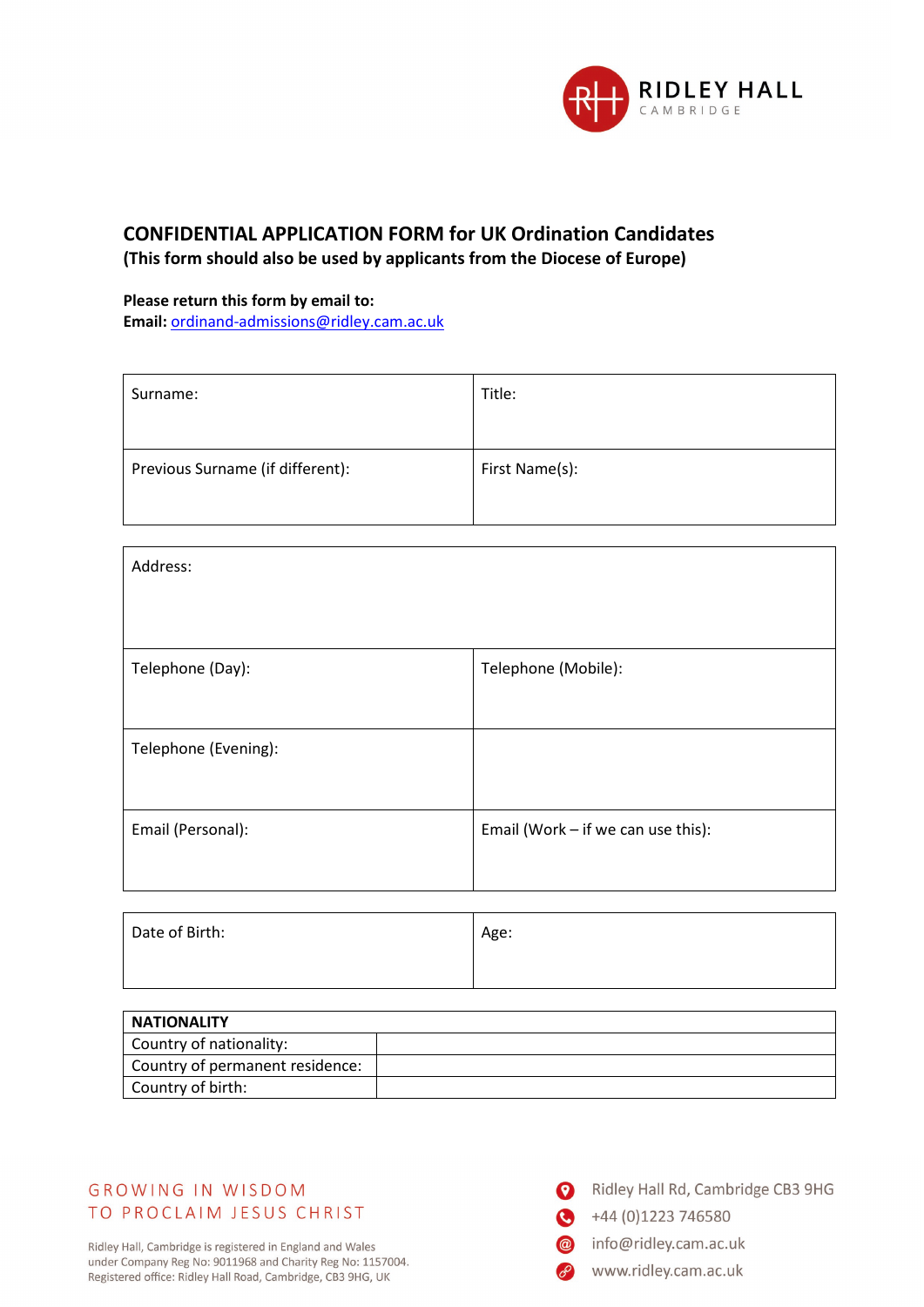| <b>RESIDENTIAL STATUS (PLEASE TICK ONLY ONE)</b>           |  |
|------------------------------------------------------------|--|
| UK national:                                               |  |
| Overseas/Other:                                            |  |
| Indefinite Leave to enter/remain in UK, or right of abode: |  |

Have you been permanently resident in the UK for the last 3 years for other than educational reasons?

**YES** NO

- If you are a UK national and have not been permanently resident in the UK for the past three years, your reply should be 'No'.
- If you are a non-UK national and have been permanently resident in the UK for the past three years BUT were here for the main purpose of studying, your reply should be 'No'.
- If you are a non-UK national and have been permanently resident in the UK for the past three years but were NOT here for the main purpose of studying, your reply should be 'Yes'.

| Do you require a visa to study in the UK? | . <i>.</i> | NC |
|-------------------------------------------|------------|----|
|                                           |            |    |

Current UK visa status if applicable

*Students who are not UK citizens may require a visa to study in the UK. This is a separate application process that will be initiated by the Cambridge Theological Federation upon condition of acceptance.*

*\*ALL applicants must present a passport at interview as proof of identity. Non UK applicants should provide an officially notarised copy of their current passport with their application.*

Family Status:

Single / Engaged / Married / Civil Partnership / Divorced / Widowed

(please state):

Name of Spouse or Partner:

If Engaged, Fiancé(e)'s name and date of wedding:

Have you any children? (Please give names, ages and dates of birth)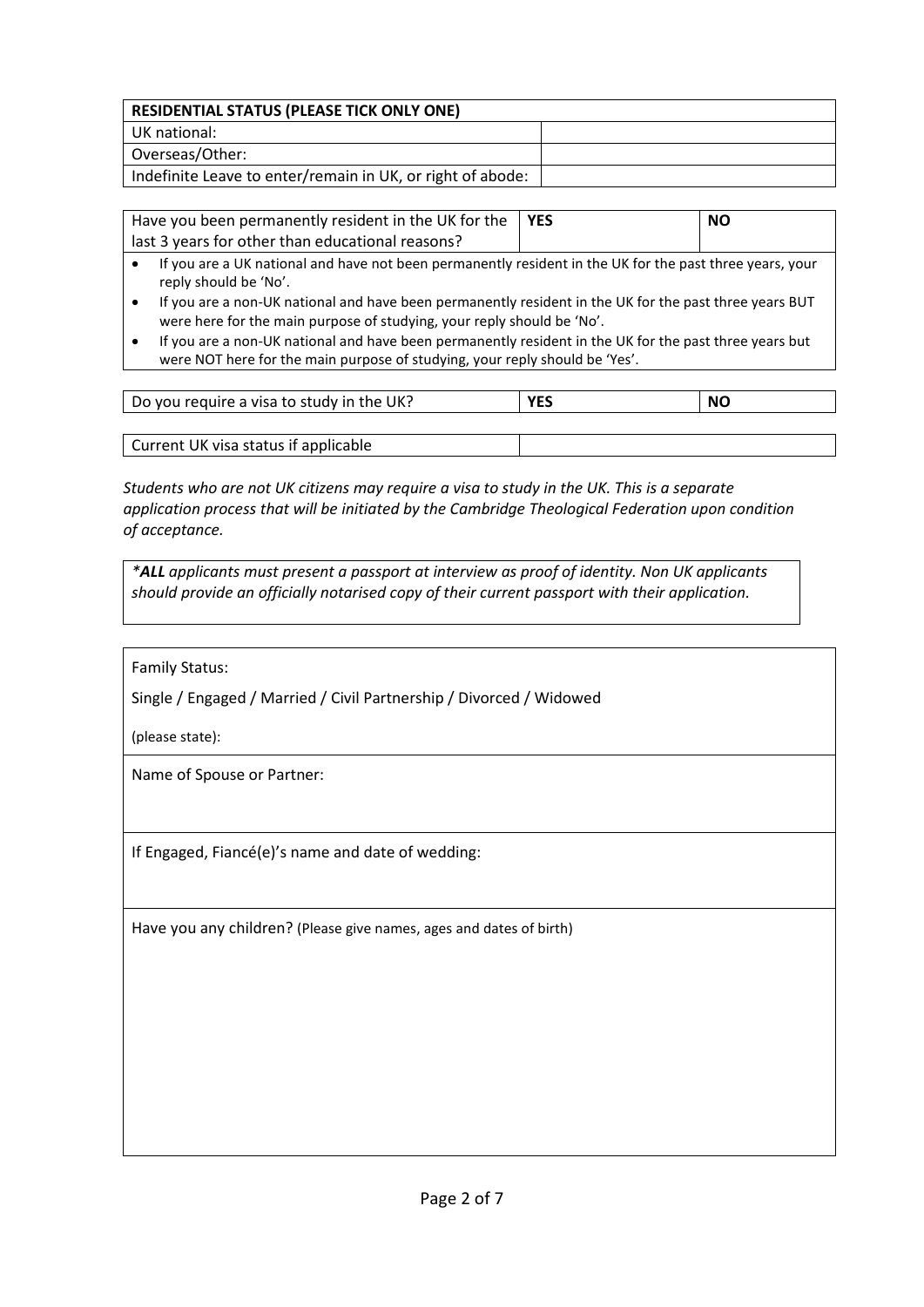Please give detail of degree(s) and / or other qualifications: Please state university/college, date, subject, class of degree, and average percentage achieved in your final degree, if available. (This can be found on your transcript, if you have this.)

Details of employment (other than short-term jobs; just give a brief history):

Present:

Former Positions: (Please continue on a separate sheet, if necessary)

When do you hope to start training?

Dates of Stage **1** Assessment:

Dates of Stage **2** Assessment:

Outcome of Stage 2 (if known):

Do you have a copy of your Candidate Formation Plan YES / NO (please state):

If YES, then please enclose a copy with this application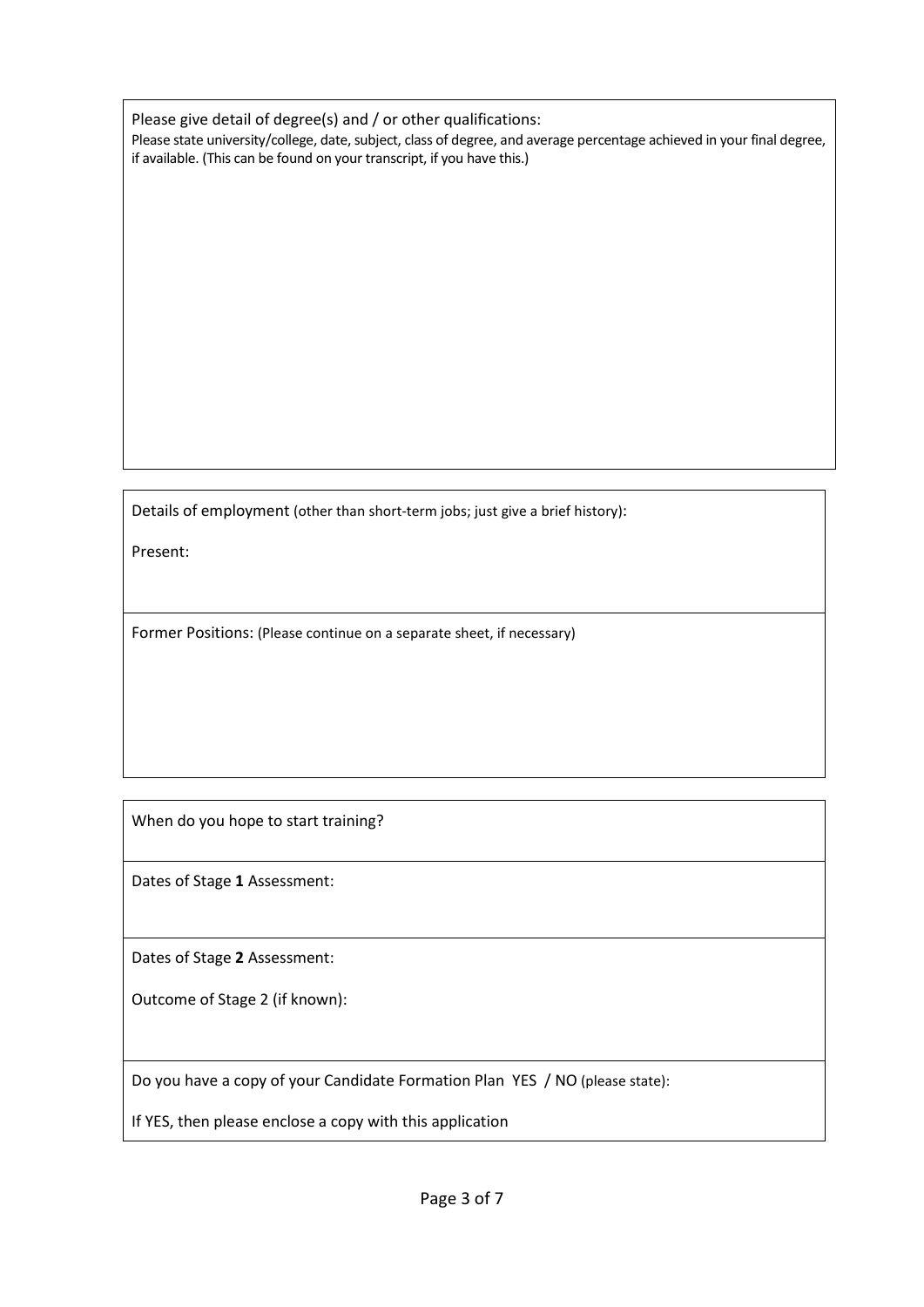ORDAINED PIONEER MINISTRY:

Have you been recommended for, or are you seeking recommendation for, Ordained Pioneer Ministry?

YES / NO (please state):

If YES, please give the date of your Pioneer Panel:

CONTEXT BASED-TRAINING:

Common Awards students have the option of following our context-based learning pathway. Those who pursue a context-based route spend two days a week in a parish attachment as part of a small cohort of students working closely with a supervisor. Students gather in a larger group with college tutors for an afternoon each week to engage in theological reflection. This pathway is not currently available to students intending to study for the Cambridge Tripos or BTh .

I would like to talk further about context-based training when I come for interview:

YES / NO (please state):

Do you have a sense of the kind of Ministry you would hope to develop in the future? e.g. pioneer, parish (rural/urban/suburban etc), chaplaincy, theological education etc. A sentence or two is sufficient and please don't be afraid to say 'don't know'.

Are you offering for ordination in the Church of England or elsewhere in the Anglican Communion? YES / NO (please state):

If not, how will your studies at Ridley Hall be funded?

| <b>Sponsoring Diocese:</b>     |  |
|--------------------------------|--|
| Church you currently attend:   |  |
| Name of Director of Ordinands: |  |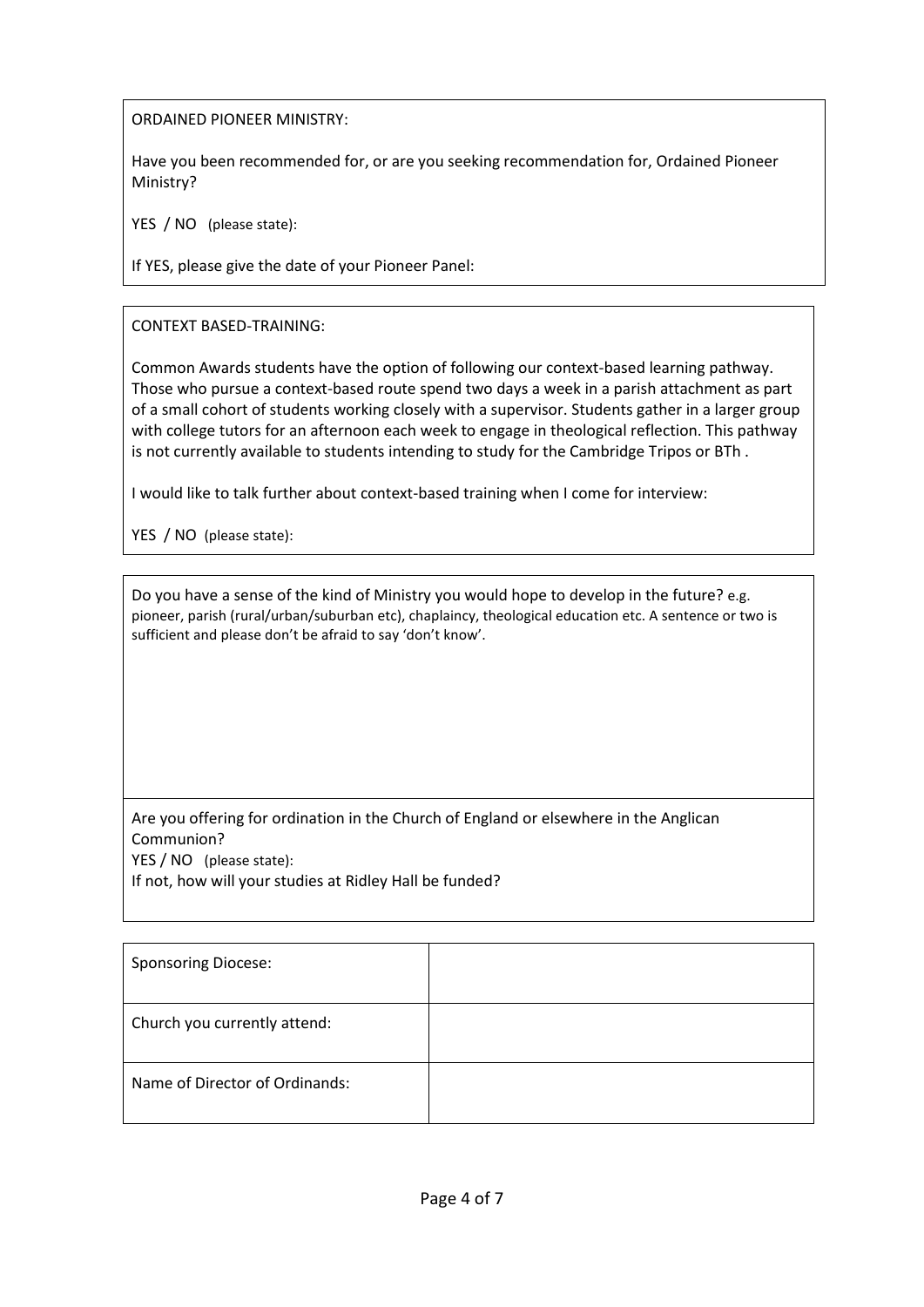| DDO's Email Address:                                                                                                    |                                                                                             |
|-------------------------------------------------------------------------------------------------------------------------|---------------------------------------------------------------------------------------------|
| DDO's Telephone Number:                                                                                                 |                                                                                             |
| and give to your Theological College? (Please continue on a separate sheet if necessary)                                | What are your main hopes for your ordination training, and what would you hope to gain from |
|                                                                                                                         |                                                                                             |
|                                                                                                                         |                                                                                             |
|                                                                                                                         |                                                                                             |
|                                                                                                                         |                                                                                             |
|                                                                                                                         |                                                                                             |
|                                                                                                                         |                                                                                             |
| REASONS FOR APPLYING TO RIDLEY<br>(We would be grateful for any information about your reasons for applying to Ridley.) |                                                                                             |
|                                                                                                                         |                                                                                             |
| <b>Reason (Alphabetical)</b><br>Cambridge Theological Federation                                                        | Further Information (if applicable)                                                         |
| DDO recommended                                                                                                         |                                                                                             |
| Domestic needs                                                                                                          |                                                                                             |
| Range of courses<br>(Durham & Cambridge Universities)                                                                   |                                                                                             |
| Ridley alumni                                                                                                           |                                                                                             |
| Ridley's reputation                                                                                                     |                                                                                             |

Other (please state)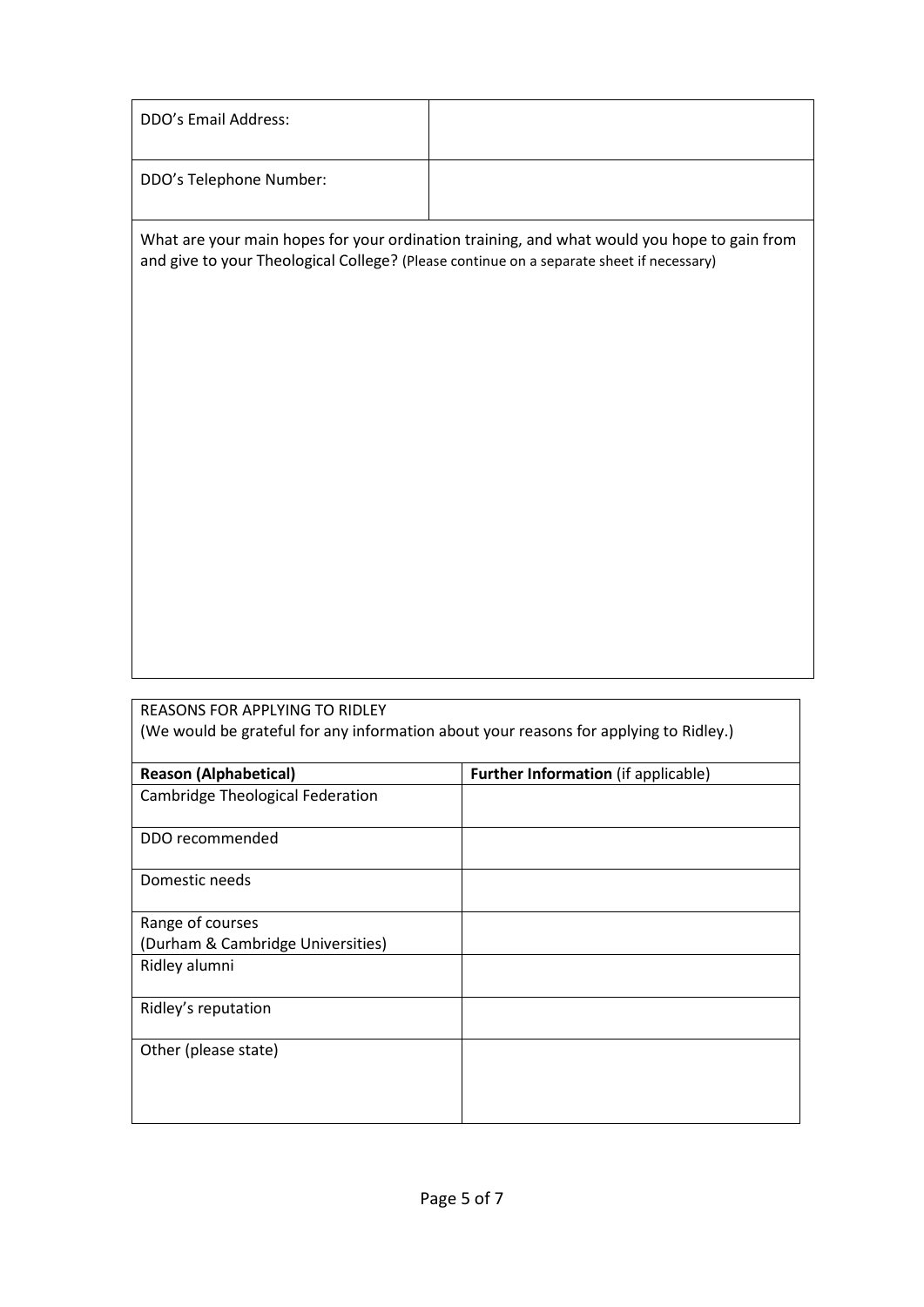Please email the Admissions Office for a list of current interview dates: [ordinand-admissions@ridley.cam.ac.uk](mailto:ordinand-admissions@ridley.cam.ac.uk)

| <b>Preferred Interview Date:</b> |  |
|----------------------------------|--|
| <b>Alternative Date:</b>         |  |

| Will your spouse/ fiancé(e)/ partner accompany<br>you?                                                                                                                                                    | YES / NO (please state): |
|-----------------------------------------------------------------------------------------------------------------------------------------------------------------------------------------------------------|--------------------------|
| Is accommodation required for the night of the<br>interview? (Please check availability before<br>booking)                                                                                                | YES / NO (please state): |
| Will you be staying on for College Communion<br>and supper?                                                                                                                                               | YES / NO (please state): |
| Do you or your partner have any special dietary<br>requirements?                                                                                                                                          | YES / NO (please state): |
| If yes, please specify:                                                                                                                                                                                   |                          |
| Ridley Hall is committed to ensuring equal<br>opportunities for all applicants. When<br>attending any interviews would you require any<br>reasonable adjustment(s) to be made?<br>If so, please describe: |                          |

On the day of your visit and interview you will need to be at Ridley at 12.45pm and then will be free to leave at the end of the afternoon or around 8.00pm if you choose to stay for the College Communion and informal supper.

**DECLARATIONS** (Both declarations must be completed before the form can be processed)

#### **Declaration 1:**

'I am happy for the information provided to be shared as appropriate with staff, and student hosts as part of the interview process. This includes the following information being shared as part of a schedule for the day: name, BAP date, Diocese, age, marital status (including spouse or partner name, and children's names and ages if attending), intended pathway, current occupation, current church, overnight accommodation, meals and dietary information, and any reasonable adjustments requested.'

**Please state 'YES' or 'NO' to agree or disagree with this declaration:**